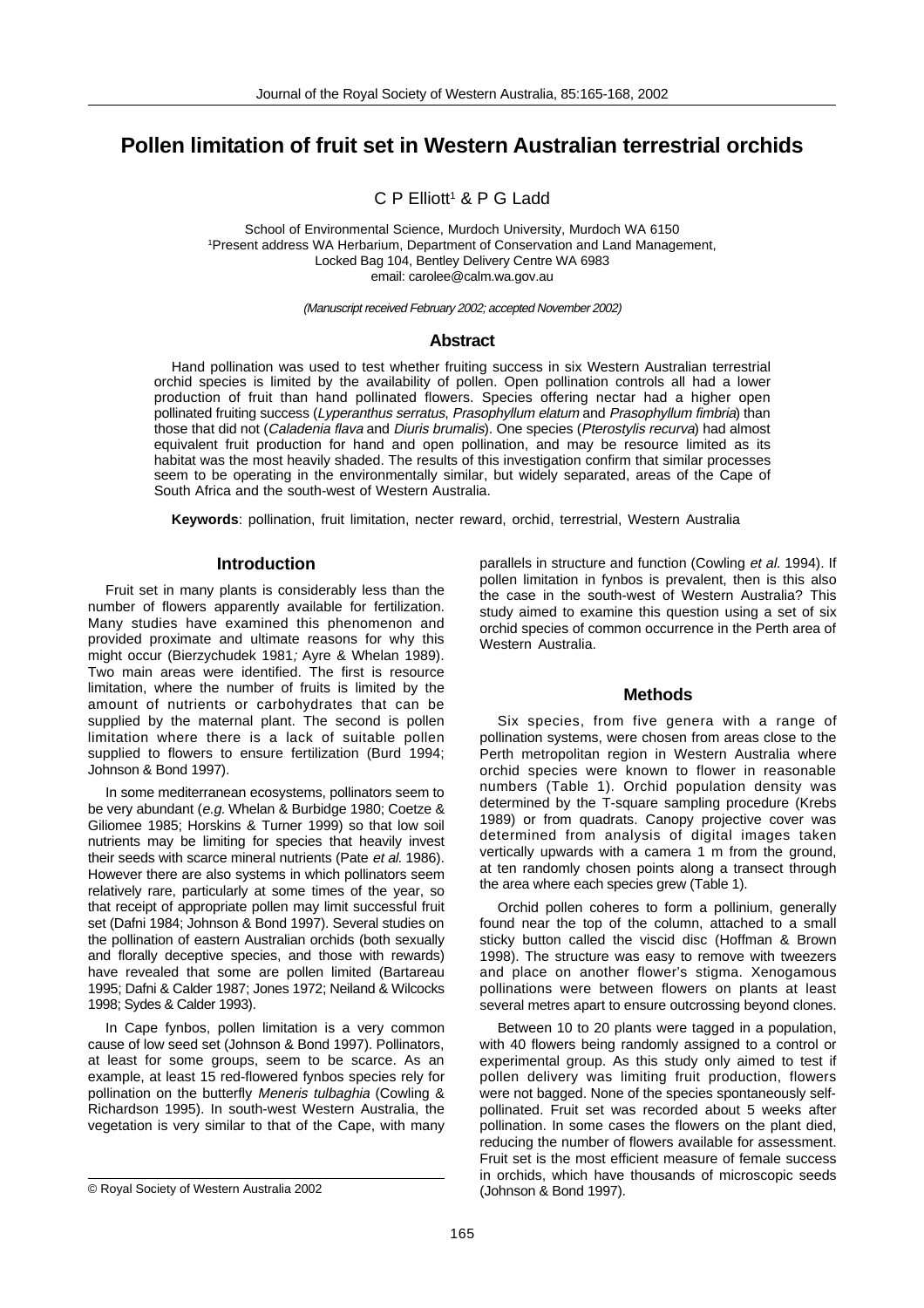|                                                                | Caladenia<br>flava                                                                 | <b>Diuris</b><br><b>brumalis</b>                       | <b>Diuris</b><br><b>brumalis</b>                        | <b>Pterostylis</b><br>recurva                             | Lyperanthus<br>serratus                                 | Prasophyllum<br>elatum                                            | Prasophyllum<br>fimbria                                                           |
|----------------------------------------------------------------|------------------------------------------------------------------------------------|--------------------------------------------------------|---------------------------------------------------------|-----------------------------------------------------------|---------------------------------------------------------|-------------------------------------------------------------------|-----------------------------------------------------------------------------------|
| Location                                                       | 32° 3' 1.4"<br>115° 56' 4.0"<br>Canningvale,<br>corner Nicholson<br>Rd and High Rd | 31°53' 17.0"<br>116°13' 9.7"<br>Mt Helena.<br>Dowie Rd | 31°53' 14.0"<br>116°13' 21.4"<br>Mt Helena,<br>Dowie Rd | 32° 5' 23.7"<br>116° 3' 45.3"<br>Rolystone,<br>Douglas Rd | 32°6' 2.7"<br>116°3' 23.5"<br>Rolystone,<br>Robinson Rd | 32° 5' 46.3"<br>116°2' 51.9"<br>Rolystone,<br>Canning Mills<br>Rd | 32° 3' 0.5"<br>115°56' 1.9"<br>Canningvale,<br>corner Nicholson<br>Rd and High Rd |
| Habitat                                                        | Degraded open<br>eucalypt woodland                                                 | Degraded<br>semirural<br>(mostly<br>cleared)           | Degraded<br>open<br>eucalypt<br>woodland                | Casuarina-<br>eucalypt forest                             | Degraded<br>eucalypt open<br>forest                     | Eucalypt<br>woodland                                              | Recently burnt<br>heathy swamp                                                    |
| Date of<br>pollination                                         | 9 October                                                                          | 8 July                                                 | 8 July                                                  | 9 October                                                 | 9 October                                               | 9 October                                                         | 9 October                                                                         |
| Time to fruit set<br>Canopy cover<br>(%)                       | 5 weeks<br>$8.2 \pm 4.4$                                                           | 6 weeks<br>$7.8 \pm 5.5$                               | 6 weeks<br>$29.6 \pm 10.5$                              | 5 weeks<br>$57.4 \pm 7.2$                                 | 5 weeks<br>$49.4 \pm 8.9$                               | 5 weeks<br>$3.5 \pm 2.3$                                          | 5 weeks<br>0                                                                      |
| Density (m-2)                                                  | 1.5                                                                                | 3.6                                                    | 3.0                                                     | 0.1                                                       | 0.3                                                     | Two colonies of<br>$4 - 5$                                        | 0.6                                                                               |
| Range $(m2)$                                                   | $1.0 - 2.9$                                                                        | $2.5 - 6.1$                                            | $1.7 - 13.7$                                            | $0.1 - 0.2$                                               | $0.2 - 1.3$                                             |                                                                   |                                                                                   |
| Number of<br>plants used                                       | 17                                                                                 | 40                                                     | 40                                                      | 40                                                        | 24                                                      | 10                                                                | 10                                                                                |
| Number of<br>flowers used                                      | 34                                                                                 | 40                                                     | 40                                                      | 44                                                        | 40                                                      | 40                                                                | 40                                                                                |
| Flower death (%)                                               | 0                                                                                  | 10                                                     | $\Omega$                                                | 36                                                        | 10                                                      | 55                                                                | 0                                                                                 |
| Nectar                                                         |                                                                                    |                                                        |                                                         |                                                           | +                                                       | $\ddot{}$                                                         | $\ddot{}$                                                                         |
| Perfume                                                        |                                                                                    |                                                        |                                                         |                                                           | $\ddot{}$                                               | $+$                                                               | $+$                                                                               |
| Flower visitors*                                               | beetles                                                                            | Native bees                                            | Native bees                                             | Mosquitoes,<br>flies                                      | Weevils, bees,<br>moths                                 | Bees, flies,<br>beetles, wasps                                    | Bees, flies, beetles,<br>wasps                                                    |
| Flower visitors<br>(this study,<br>$=$ pollinium<br>adhereing) |                                                                                    |                                                        |                                                         | Midge <sup>1</sup>                                        | Brown weevils                                           | <b>Black beetles</b>                                              | Gnats, bupestrid<br>beetle <sup>1</sup>                                           |

#### **Table 1**

Location and attributes of the orchid populations.

\* (Bernhardt 1990; G Brockman, personal communication; A Brown, CALM, personal communication; Brown et al. 1997; Hoffman & Brown 1998).

## **Results**

The orchid species had a range of pollination systems and pollinators, and grew in a number of vegetation types, from forest to wet heathland (Table 1). Three species (Prasophyllum elatum, P. fimbria and Lyperanthus serratus) offered a food reward (nectar) to pollinators whereas the other species did not (Bernhardt & Burns-Balogh 1986; Coleman 1933; Hoffman & Brown 1998; Jones 1972). In Prasophyllum and Lyperanthus the nectar collects at the base of the labellum (Bernhardt & Burns-Balogh 1986; Coleman 1933; Hoffman & Brown 1998; Jones 1972). As well as nectar, these species have a strong fragrance.

Caladenia flava has a general attraction to pollinators via colour, while Diuris brumalis is considered to mimic Fabaceae species (Adams & Lawson 1993; Beardsell et al. 1986; Dafni & Bernhardt 1988; Nilsson 1992). Nothing specifically is known about the method of attraction to Pterostylis recurva, except that it may exploit flies which are dependent on winter mushrooms, or may attract flies via its opaque colour (Bernhardt 1990; A Brown, CALM, personal communication)

Plant densities ranged from approximately three plants m<sup>-2</sup> for colonial species to 0.1 plants m<sup>-2</sup> for solitary species (Table 1). Most of the species do not have episodic flowering. However, P. elatum and P. fimbria are stimulated to flower after fire (Hoffman & Brown 1984), and P. fimbria occurred in recently burnt vegetation in large numbers.

In all cases hand pollination increased fruit set compared with open pollinated flowers (Fig 1). Five species had between 80 to 100 % fruit set. Only Pterostylis recurva showed little difference between the hand pollination treatment and open pollination. The species that provided a food reward had a higher fruit set from open pollination than the other species, but Pterostylis recurva, which offers no nectar had almost equivalent results to those that do.

## **Discussion**

A number of studies has compared Western Australian and southern South African systems and concluded that they have general similarities but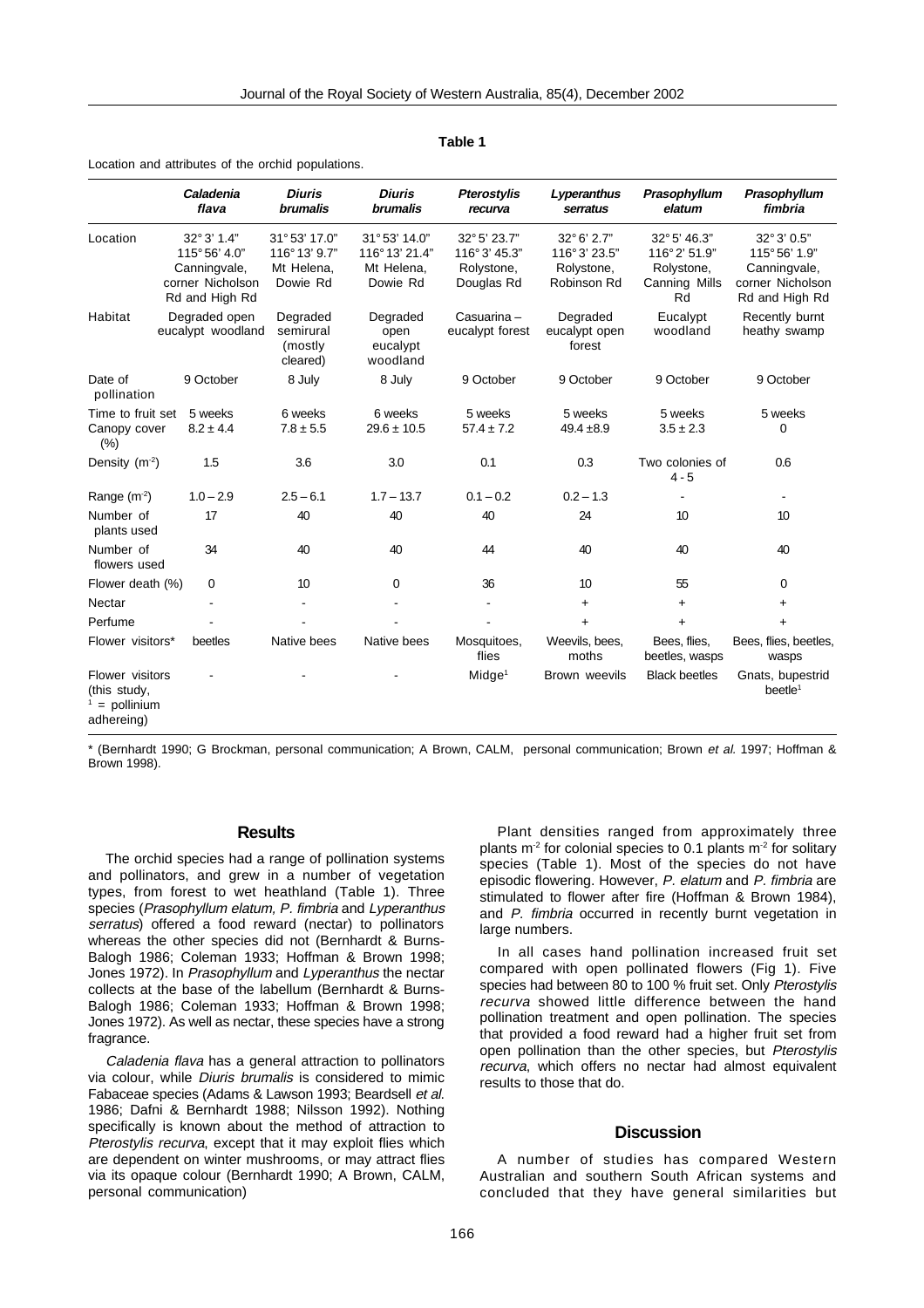

**Figure 1.** Fruit set of hand and open pollinated orchid species.

differences in some specific areas (Cowling et al. 1994). A South African study of the pollen limitation of Cape wildflowers by Johnson & Bond (1997) found that fruit set was frequently limited by pollen availability. The pollen limitation of fruit set in five of the six terrestrial orchids examined here agrees with Johnson & Bond's (1997) model. Therefore the Western Australian system appears to operate similarly to the South African system, at least in relation to orchids.

Our study also confirmed the generalisation from other orchid studies that species with pollinator rewards show higher fruit set than deceptive or mimic species (Johnson & Bond 1997; Neiland & Wilcocks 1998). However one species P. recurva which grew in a very shaded site showed little increase in fruit set with supplemental pollen. This may indicate resource limitation in the low light environment. Most Pterostylis species tend to grow in shaded sites (Ladd, personal observations) and may also show similar resource limitation of fruit set.

Caladenia flava is a general food mimic orchid that attracts foragers with dummy structures devoid of either nectar or pollen. The C. flava plants were in the same general area as P. fimbria, and the contrast between the reasonable natural capsule set of the nectar producer and the absence in the general mimic is striking (Fig 1). There were few yellow flowered species in the area at the time the orchids were flowering which could have acted as models for C. flava.

The genus *Diuris* shows elements of Batesian mimicry, as its species mimic papilionoid legumes such as Daviesia and Oxylobium, and the orchids are pollinated by bees that utilise pollen and nectar offered by these legumes (Adams & Lawson 1993; Dafni & Bernhardt 1988; Nilsson 1992). Pollination effectiveness should be greatest when a low density, non-rewarding species mimics the flowers of a model species offering copious rewards at a much higher density (Dafni 1984; Weins 1978). This was found in Thelymitra antennifera (Dafni & Calder 1987) and in Orchis (Dafni & Ivri 1981). The very low natural capsule development in the Diuris correlated with a complete lack of nearby flowering legume shrubs at the study sites in 1999. The low fruit production found in this investigation was similar to the very low pollinia deposition by relevant insects for Diuris maculata, another Western Australian species (Beardsell et al. 1986).

Many Australian terrestrial genera, such as Prasophyllum, are stimulated to flower in increased numbers after fire. However, Adams & Lawson (1993) could find no reports on the effects of fire on pollinator activity or pollination rates. In this study Prasophyllum fimbria was in an area that had been burnt in the previous summer, and was flowering abundantly, compared to the other species. The observation that large numbers of fruit were produced by the species after fire indicates that the nectar reward was a strong lure for insects to repopulate the area. However Lyperanthus does not require fire to induce flowering (Hoffman & Brown 1998), indicating